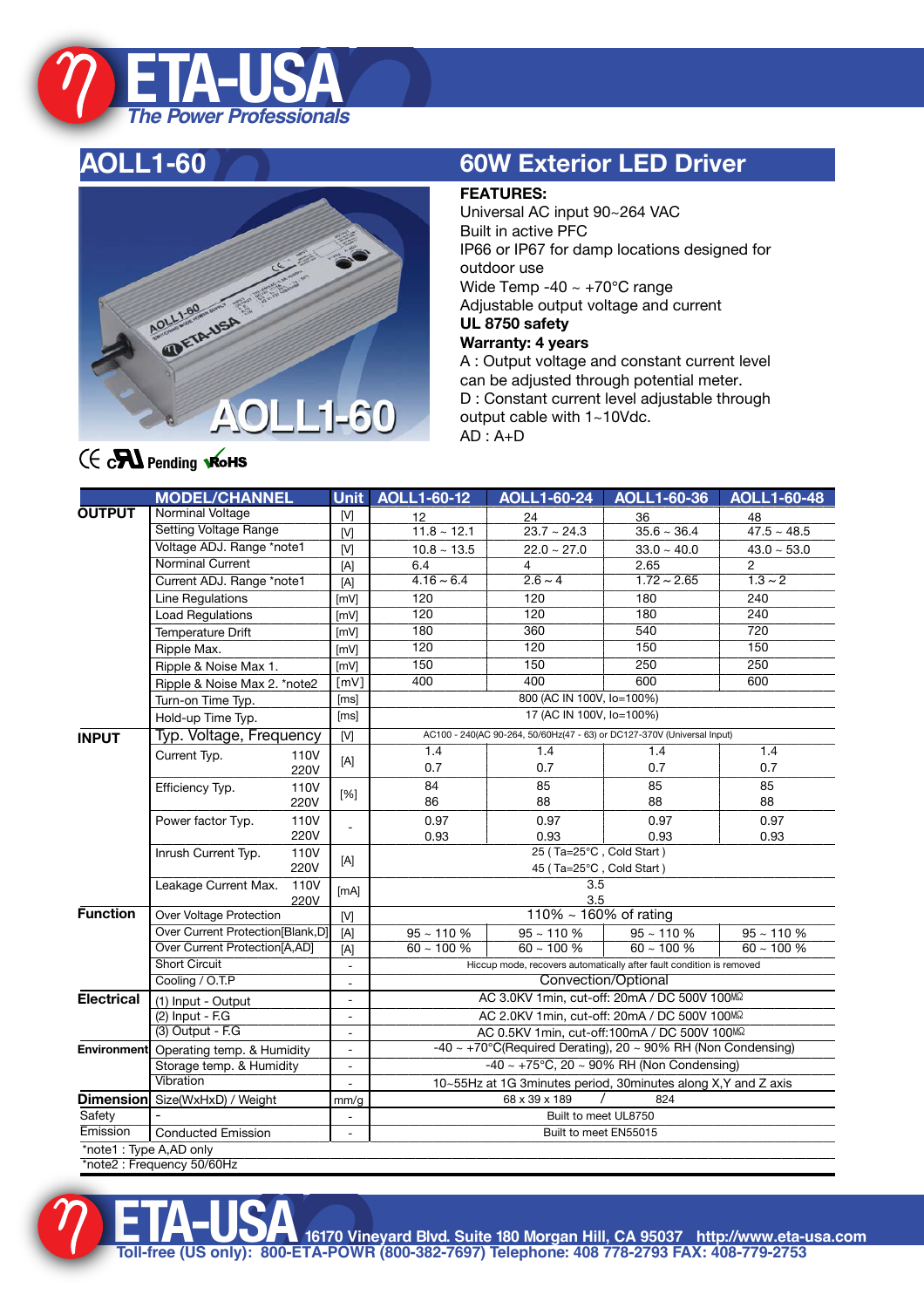

## **AOLL1-60 60W Exterior LED Driver**

### 1. BLOCK DIAGRAM



### 2. Terminal Connection



Size and Type for cable subject to change

\* Cable3 applies to D and AD type only



**ETA-USA16170 Vineyard Blvd. Suite 180 Morgan Hill, CA 95037 http://www.eta-usa.com Toll-free (US only): 800-ETA-POWR (800-382-7697) Telephone: 408 778-2793 FAX: 408-779-2753**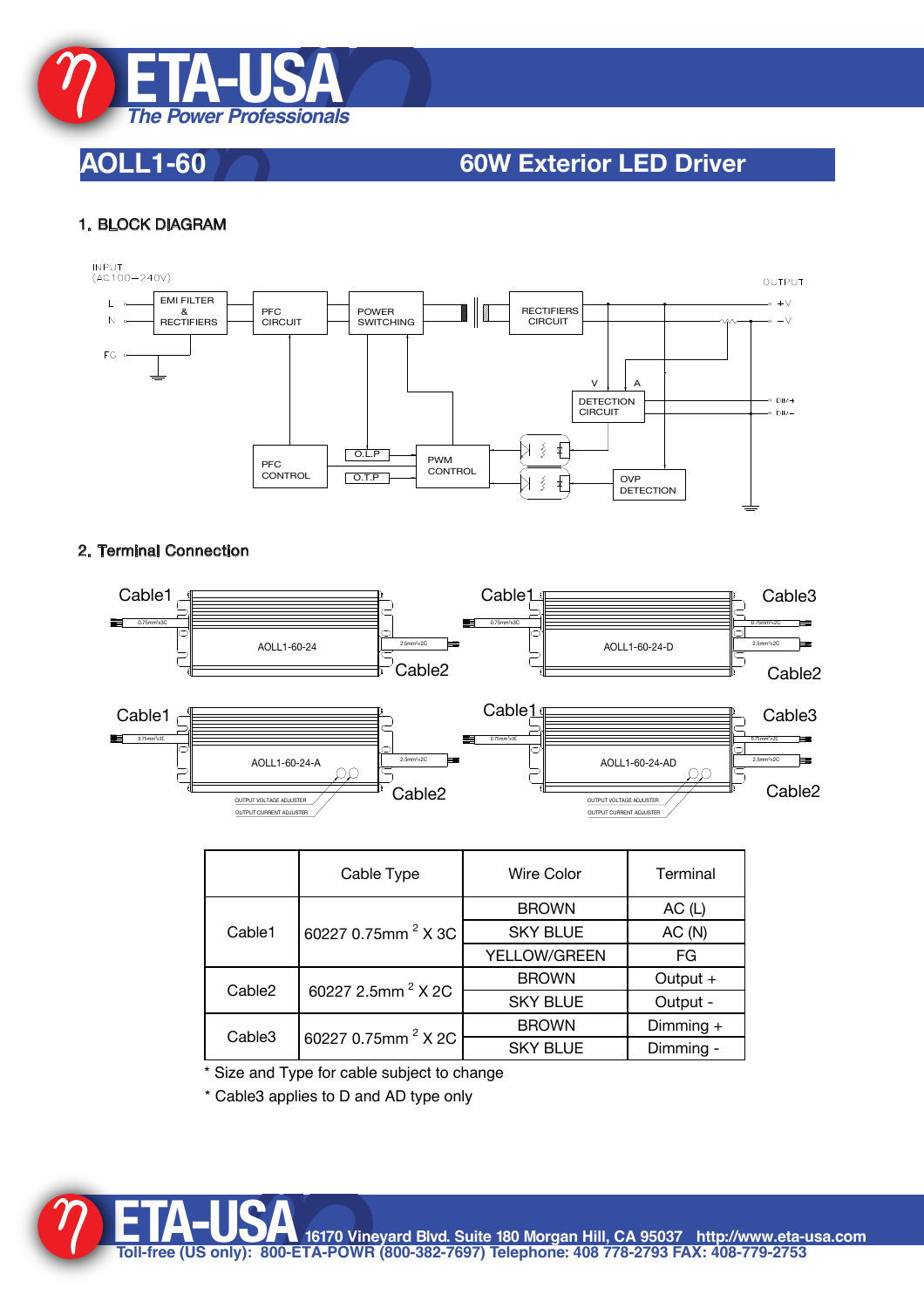

## **AOLL1-60 60W Exterior LED Driver**

 $\overline{\phantom{a}}$ 

 $\ddot{\phantom{a}}$ 

**Dimensions** 



**ETA-USA16170 Vineyard Blvd. Suite 180 Morgan Hill, CA 95037 http://www.eta-usa.com Toll-free (US only): 800-ETA-POWR (800-382-7697) Telephone: 408 778-2793 FAX: 408-779-2753**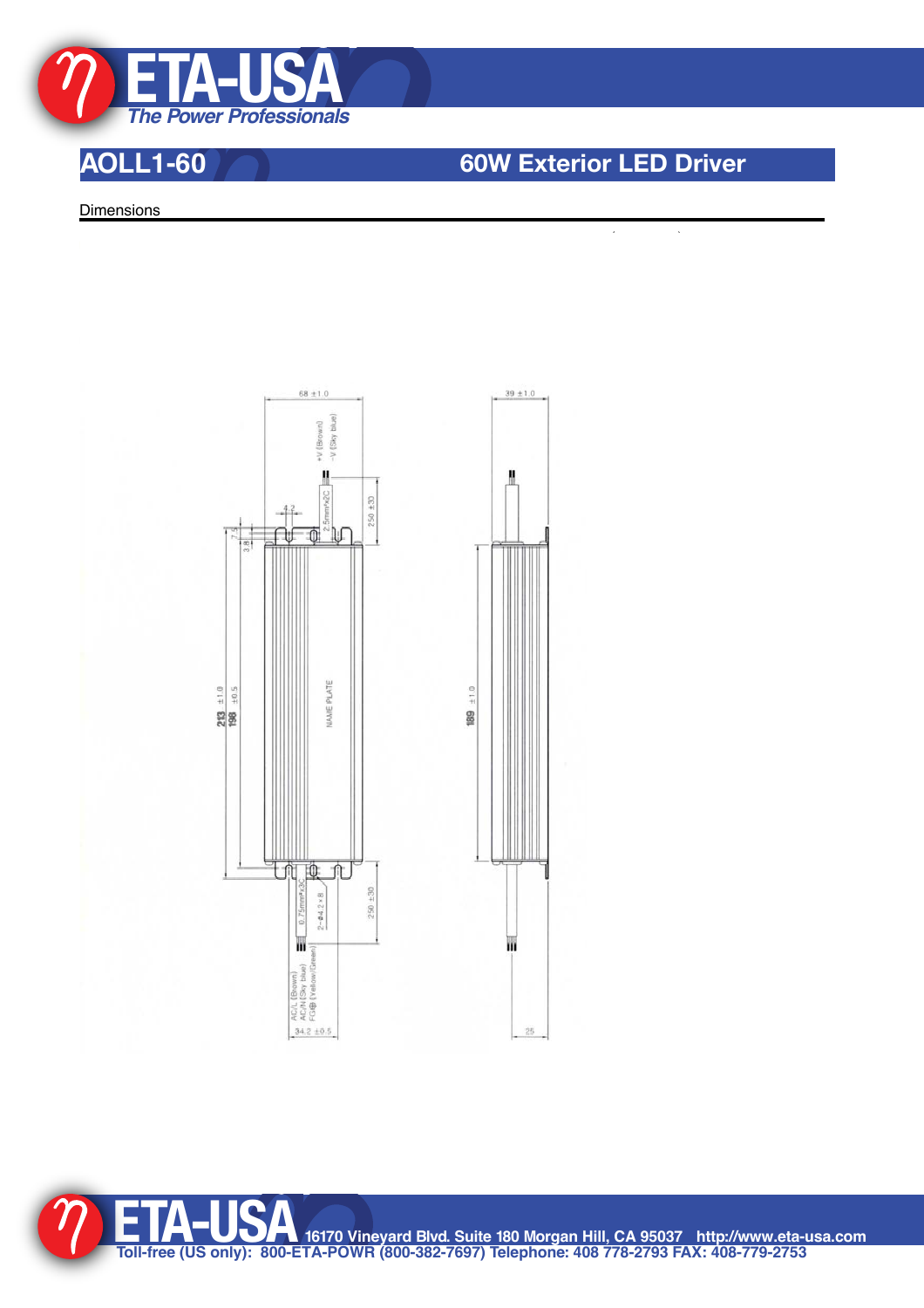

## **AOLL1-60 60W Exterior LED Driver**

# **Ambient Temperature Derating Curve**

Output derating curve as follow when input voltage range is AC100~264V.



TA-USA 16170 Vineyard Blvd. Suite 180 Morgan Hill, CA 95037 http://www.eta-usa.com<br>Toll-free (US only): 800-ETA-POWR (800-382-7697) Telephone: 408 778-2793 FAX: 408-779-2753

©2014 ETA-USA All Rights Reserved ETA-USA reserves the right to make changes to the products and specifications without prior notice. Please contact the factory for latest information.